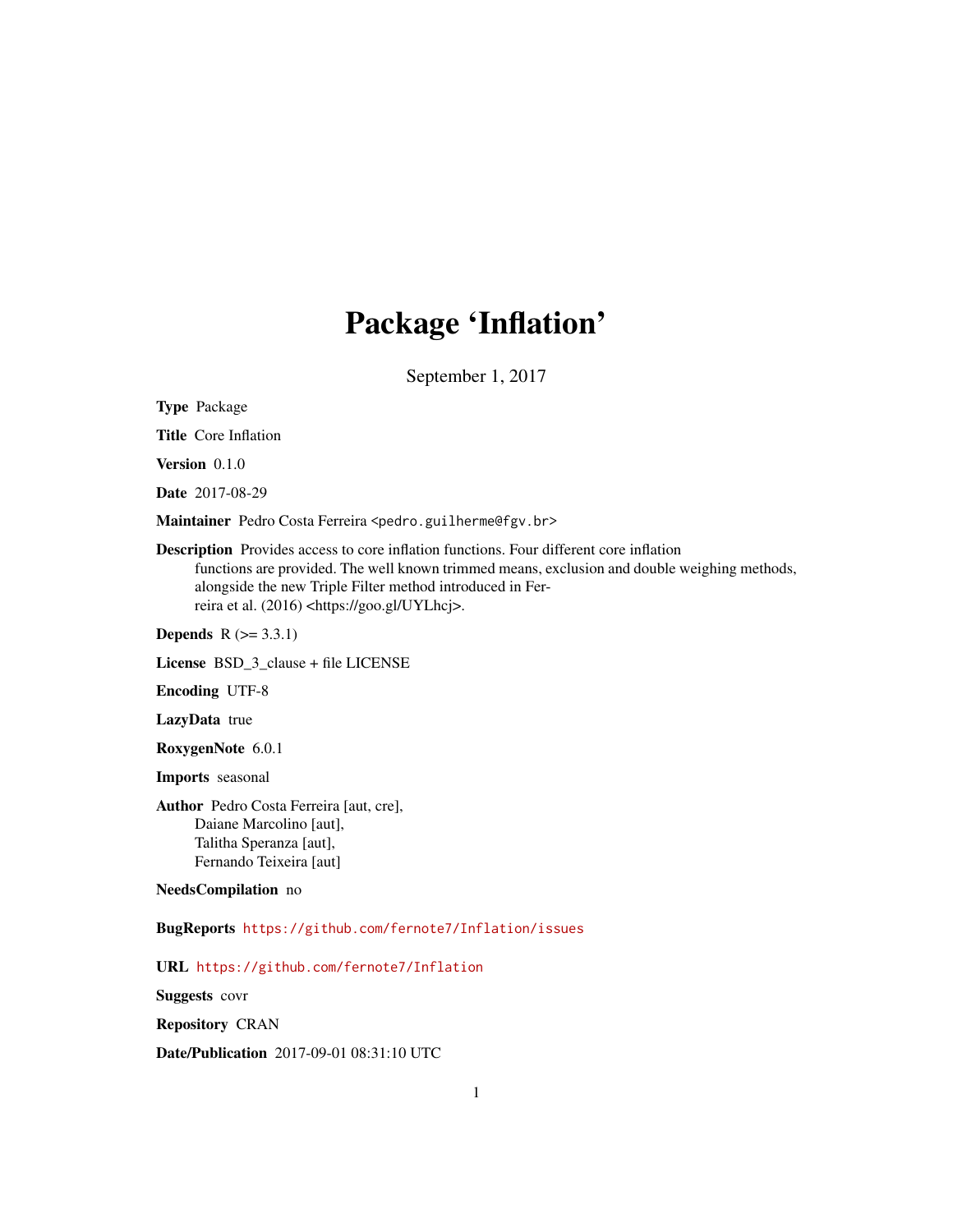# <span id="page-1-0"></span>R topics documented:

|       | INFL core if $\ldots \ldots \ldots \ldots \ldots \ldots \ldots \ldots \ldots \ldots \ldots \ldots \ldots$ |                         |
|-------|-----------------------------------------------------------------------------------------------------------|-------------------------|
|       |                                                                                                           |                         |
|       |                                                                                                           |                         |
|       |                                                                                                           |                         |
|       |                                                                                                           |                         |
|       |                                                                                                           |                         |
|       |                                                                                                           |                         |
| Index |                                                                                                           | $\overline{\mathbf{8}}$ |

INFL.core\_dw *Computes the double weighted core inflation*

#### Description

Computes the double weighted core inflation

#### Usage

```
INFL.core_dw(infl.var, subits.var, weights, wind = 12)
```
#### Arguments

| infl.var   | A ts object. The inflation index variation.  |
|------------|----------------------------------------------|
| subits.var | A ts. Subitems' variation.                   |
| weights    | A ts. Weights corresponding to each subitem. |
| wind       | An integer. The volatility's window size.    |

#### Value

A ts object.

### Examples

```
ipca <- Inflation::ipca_item
nuc <- Inflation::INFL.core_dw(ipca$ipca_index, ipca$ipca_ts, ipca$weights_ts, wind = 12)
```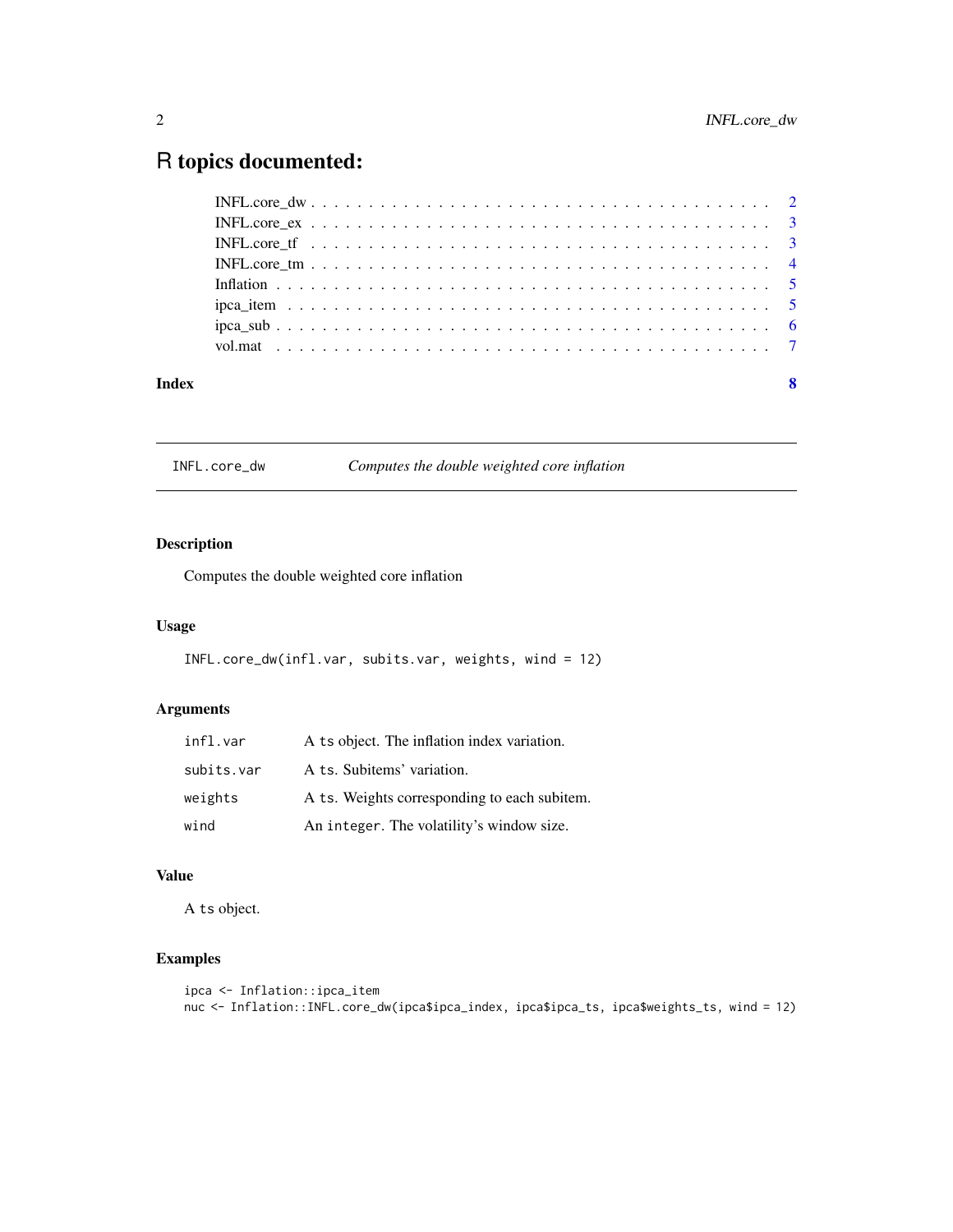<span id="page-2-0"></span>

#### Description

Computes the core inflation using the subitem exclusion method

#### Usage

```
INFL.core_ex(subits.var, weights, info, n.blocks = 4, alpha = 2)
```
#### Arguments

| subits.var | A ts. Inflation subitems' variation.                                                    |
|------------|-----------------------------------------------------------------------------------------|
| weights    | A ts. Each subitem corresponding weights. If missing, all items get the same<br>weight. |
| info       | A data. frame. Subitem metadata table containing their codes and descriptions.          |
| n.blocks   | An integer. Partitions' number inside the temporal window.                              |
| alpha      | An integer. Significance level in percentage.                                           |

#### Examples

```
ipca <- Inflation::ipca_sub
ipc.ex1 <- Inflation::INFL.core_ex(subits.var = ipca$ipca_ts,
                                   weights = ipca$weights_ts,
                                   info = ipca$cod,
                                   n.blocks = 4,
                                   alpha = 2)
```
INFL.core\_tf *Computes the triple filter core inflation*

#### Description

Computes the triple filter core inflation

#### Usage

```
INFL.core_tf(subits.var, weights, smoo, inf = 20, sup = 20, wind = 12,
 x11 = NULL, ...
```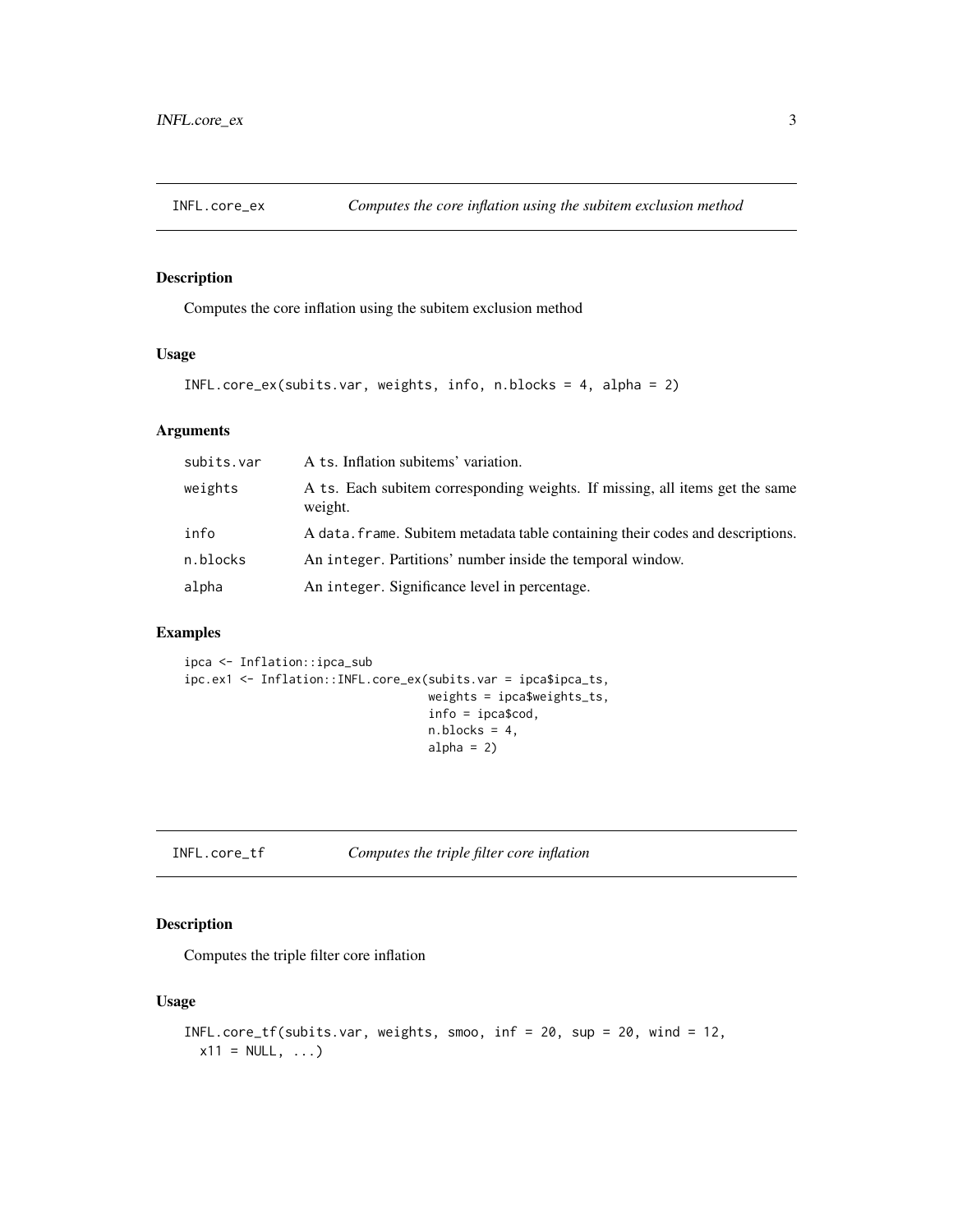### Arguments

| subits.var  | A ts. Subitems' variation.                                                                             |
|-------------|--------------------------------------------------------------------------------------------------------|
| weights     | A ts. Each subitem corresponding weights. If missing, all items get the same<br>weight.                |
| <b>SMOO</b> | A vector. List of codes to be smoothed. If missing, no item will be smoothed.                          |
| inf         | An integer. Percentage lower tail cut. Predefined as 20.                                               |
| sup         | An integer. Percentage upper tail cut. Predefined as 20.                                               |
| wind        | An integer. The volatility's window size to be computed.                                               |
| x11         | A string. If an empty string is passed as argument, the seasonal adjustment<br>uses $x11$ methodology. |
| $\cdots$    | arguments passed on to seas to compute the seasonal adjustment.                                        |

### Value

A ts object.

#### Examples

```
ipca <- ipca_sub
INFL.core_tf(subits.var=ipca$ipca_ts, weights = ipca$weights_ts)
```

| INFL.core_tm | Computes the trimmed means core inflation |  |
|--------------|-------------------------------------------|--|

### Description

Computes the trimmed means core inflation

#### Usage

```
INFL.core_tm(subits.var, weights, smoo, inf = 20, sup = 20, wind = 12)
```
#### Arguments

| subits.var | A ts. Subitems' variation.                                                              |
|------------|-----------------------------------------------------------------------------------------|
| weights    | A ts. Each subitem corresponding weights. If missing, all items get the same<br>weight. |
| smoo       | A vector. List of codes to be smoothed. If missing, no item will be smoothed.           |
| inf        | An integer. Percentage lower tail cut. Predefined as 20.                                |
| sup        | An integer. Percentage upper tail cut. Predefined as 20.                                |
| wind       | An integer. The volatility's window size.                                               |

<span id="page-3-0"></span>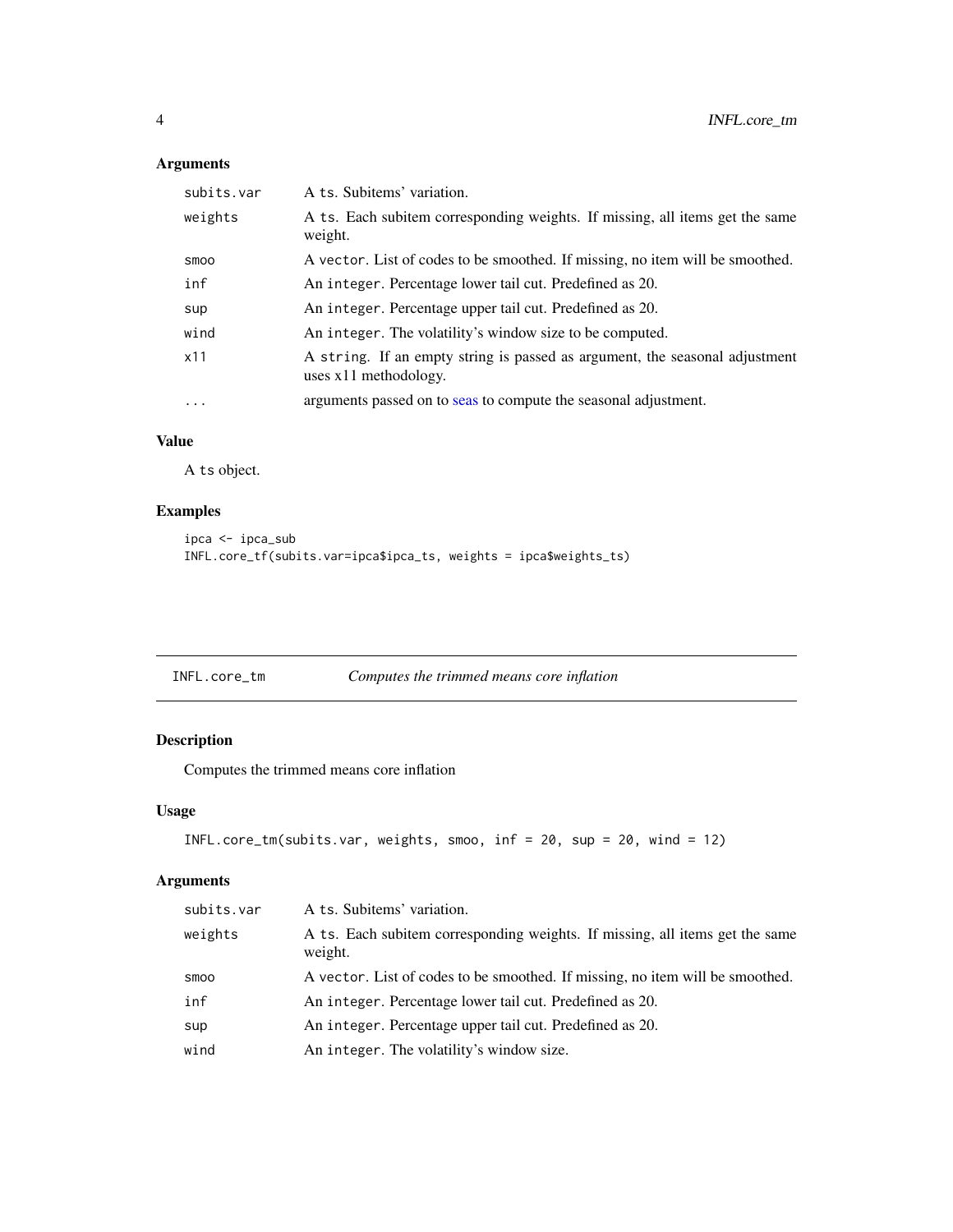#### <span id="page-4-0"></span>Inflation 5

#### Value

A list object. The list contains two time-series (ts objects). The computed core and the variables that were used to calculate the means.

#### Examples

```
ipca_sub <- Inflation::ipca_sub
nuc <- Inflation::INFL.core_tm(subits.var = ipca_sub$ipca_ts, weights = ipca_sub$weights_ts)
```

| Inflation | An R package providing tools for those who want to figure out the core |
|-----------|------------------------------------------------------------------------|
|           | <i>inflation of their series.</i>                                      |

#### Description

The Inflation package provides tools that allow its user to better understand core inflation.

The package provides a set of functions that compute the core inflation based on items that are part of an inflation index. Currently, the package allows for four different core inflation computations methods: trimmed means, exclusion, double weighting and triple filter. The first three are well known by the public. The latter is a method we developed that we believe is a better measure.

#### Note

The authors would like to thank the support by the Getulio Vargas Foundation (FGV) and make it clear that all data in the package is in public domain. We reaffirm that Inflation is mainly intended for academic usage.

#### Author(s)

Pedro Costa Ferreira <pedro.guilherme@fgv.br>, Talitha Speranza <talitha.speranza@fgv.br>, Fernando Teixeira <fernando.teixeira@fgv.br>, Daiane Marcolino <daiane.mattos@fgv.br>

ipca\_item *IPCA items and its weights*

#### Description

A dataset containing the IPCA items, their respective weights and codes in tibble format. Items and codes are also provided in ts data structure.

#### Usage

ipca\_item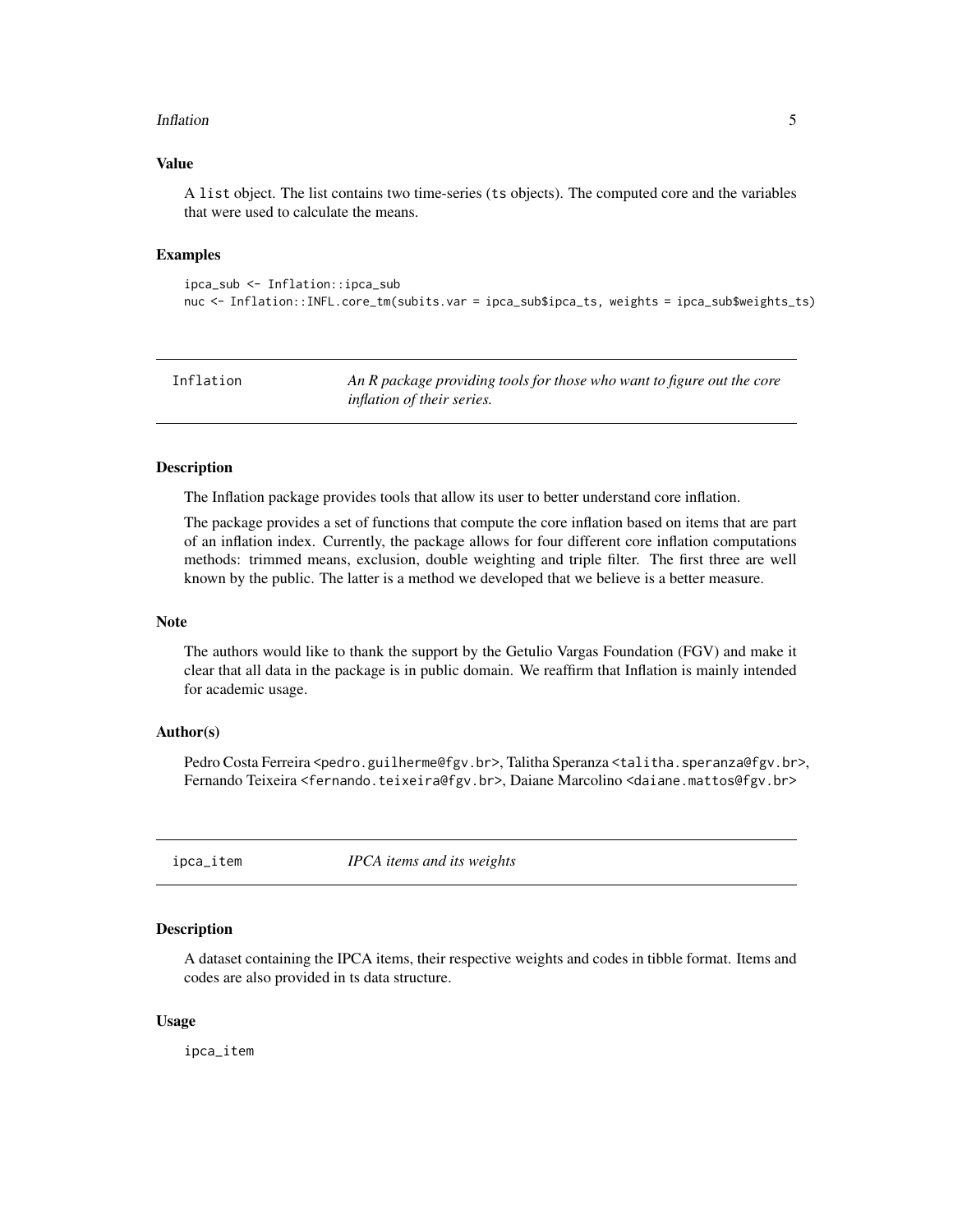#### <span id="page-5-0"></span>Format

A list with five attributes:

ipca dataframe with ipca items weights dataframe with weights items ipca\_ts ts with ipca items weights\_ts ts with weights items cod Items' codes

#### Source

<https://sidra.ibge.gov.br>

ipca\_sub *IPCA subitems and its weights*

#### Description

A dataset containing the IPCA items, their respective weights and codes in tibble format. Subitems and codes are also provided in ts data structure.

#### Usage

ipca\_sub

#### Format

A list with six attributes:

ipca dataframe with ipca subitems

weights dataframe with weights subitems

ipca\_ts ts with ipca subitems

weights\_ts ts with weights subitems

cod Subitems' codes

ipca\_index The full index

#### Source

<https://sidra.ibge.gov.br>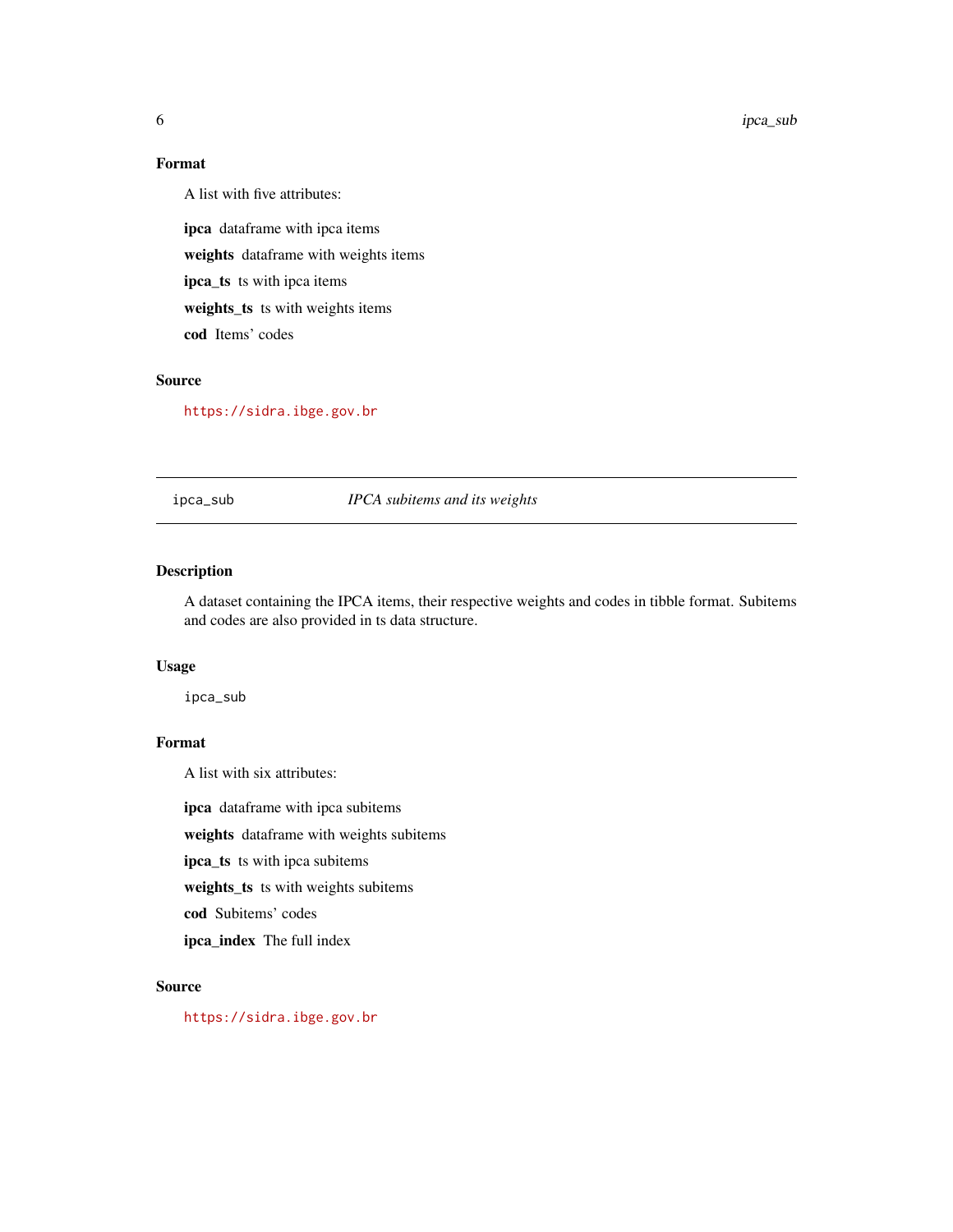<span id="page-6-0"></span>

# Description

!! DESCREVER O QUE É A MATRIZ

# Usage

vol.mat(x, info, n.blocks, alpha)

# Arguments

| X        | Subitems' variation.       |
|----------|----------------------------|
| info     | Subitems' metadata.        |
| n.blocks | Number of cuts to be made. |
| alpha    | Significance level.        |